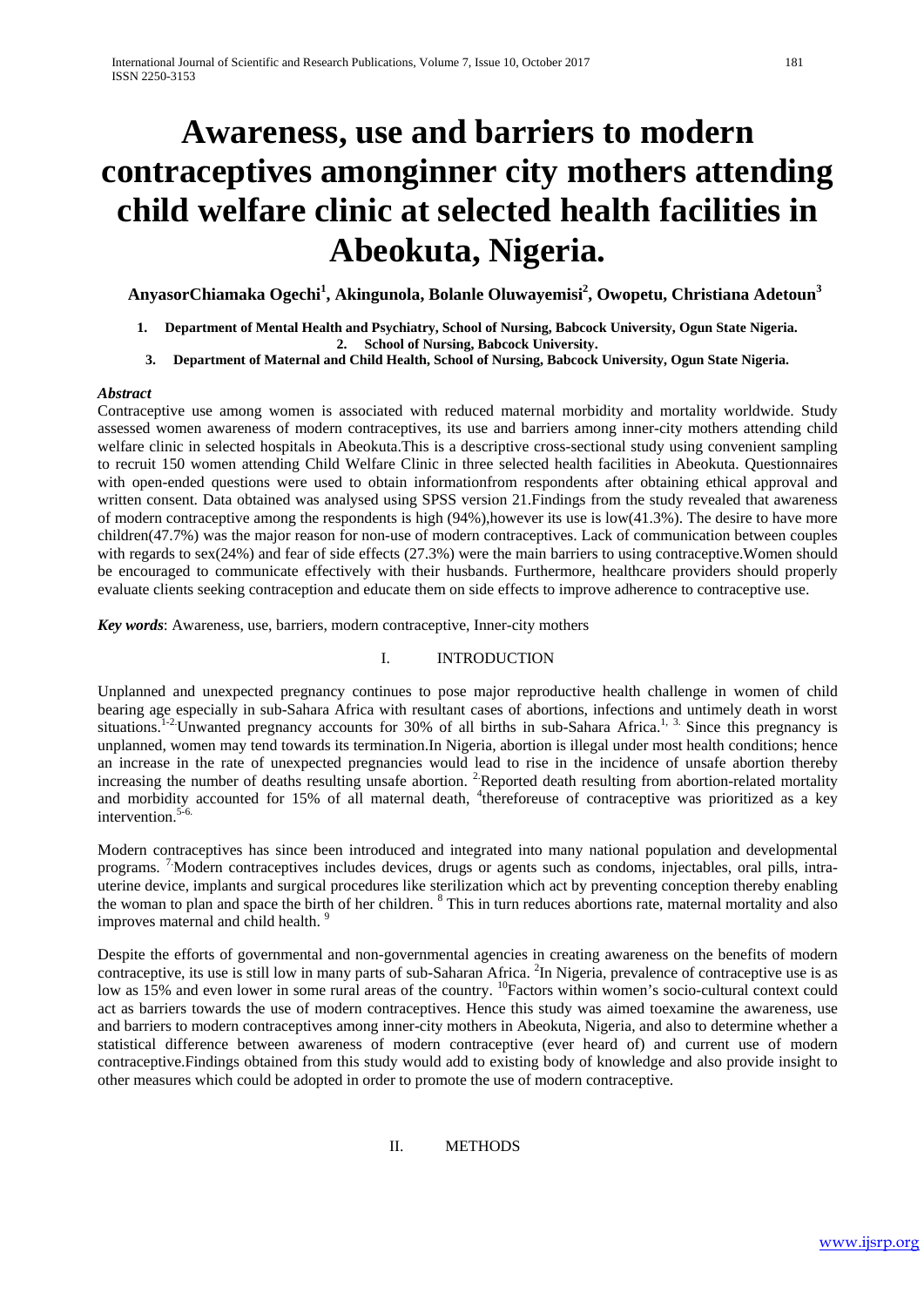This is a descriptive, cross-sectional study aimed to determine mothers' awareness, use and barriers to modern contraceptive. 150 mothers who were registered with and also attended child welfare at any of the three selected health facilities were conveniently recruited for the purpose of this study. Ethical approval was obtained from Babcock University Health Research and Ethical Committee (BUHREC). Participants were duly informed and verbal consent was obtained. Questionnaire with closed-ended questions which assessed awareness, use and barriers to modern contraceptive was administered to the participants. Content and face validity was ensured through extensive review of literature and clarification of sentences by experts in the field of study. Participants were guided on completion of the questionnaire. Completed questionnaires were retrieved, coded and analysed using descriptive statistics of tables with tables and percentages. Study hypothesis was tested using inferential statistics of chi-square and level of significance set at 0.05. Statistical Package for Social Sciences (SPSS version 21.0) was used.

| <b>Variables</b>                        | Frequency $(F)$ | Percentages $(\% )$ |
|-----------------------------------------|-----------------|---------------------|
| 18-27<br>Age:                           | 43              | 28.7                |
| 28-37                                   | 93              | 62                  |
| 38-47                                   | 14              | 9.3                 |
| Level of Education: No formal education | 3               | 2                   |
| Primary education                       | 13              | 8.7                 |
| Secondary education                     | 42              | 28                  |
| Diploma                                 | 28              | 18.7                |
| Graduate                                | 53              | 35.3                |
| Postgraduate                            | 11              | 7.3                 |
| Religion:<br>Christianity               | 106             | 70.7                |
| Islam                                   | 42              | 28                  |
| Traditional                             | $\overline{2}$  | 1.3                 |
| Number of children had:<br>$1-3$        | 133             | 88.7                |
| $4-6$                                   | 17              | 11.3                |
| $7-9$                                   | $\overline{0}$  | $\mathbf{0}$        |
| $\geq10$                                | $\Omega$        | $\Omega$            |
| Desired number of children: 1-3         | 90              | 60                  |
| $4-6$                                   | 60              | 40                  |
| $7-9$                                   | $\mathbf{0}$    | $\mathbf{0}$        |
| $\geq10$                                | $\Omega$        | $\Omega$            |
| Ethnicity:<br>Yoruba                    | 118             | 79.7                |
| Igbo                                    | 23              | 15.3                |
| Hausa                                   | 7               | 4.7                 |
| Others                                  | 2               | 1.3                 |

Table 1: Socio-demographic characteristics of the respondents  $(n= 150)$ 

Table 1 above shows that mostof the women sampled (62%) were between 28 and 37 years old. 53 participants (35.3%) are university graduates.70.6% respondents are Christians.Majority of the participants 133 (88.7%) have previously had 1-3 number of children while 17 respondents (11.3%) have had 4-6 number of children. However 60 respondents (40%) desire to have at least four number of children and above. Majority of the respondents (79.7%) are from Yoruba ethic group. Study setting is of Yoruba origin.

| Table 2: Awareness of Modern contraceptives among the respondents $(n=150)$ |  |  |  |  |
|-----------------------------------------------------------------------------|--|--|--|--|
|-----------------------------------------------------------------------------|--|--|--|--|

| <b>Ouestions</b>                                             | Frequency (F) | Percentages (%) |
|--------------------------------------------------------------|---------------|-----------------|
| Have you ever heard about modern contraceptives?             |               |                 |
| Yes                                                          | 141           | 94              |
| No                                                           | 9             | 6               |
| Modern contraceptive deals with:                             |               |                 |
| Child spacing                                                | 62            | 41.3            |
| Prevention of pregnancy                                      | 83            | 55.3            |
| I don't know                                                 |               | 3.3             |
| What is your source information?                             |               |                 |
| School                                                       | 12            | 8.0             |
| Health facilities like hospital                              | 116           | 77.3            |
| Friends                                                      | 10            | 6.7             |
| Electronic media                                             | Q             | 6.0             |
| Others                                                       | 3             | 2.0             |
| Which of these methods of modern contraceptives do you know? |               |                 |
| Condom                                                       | 95            | 65.3            |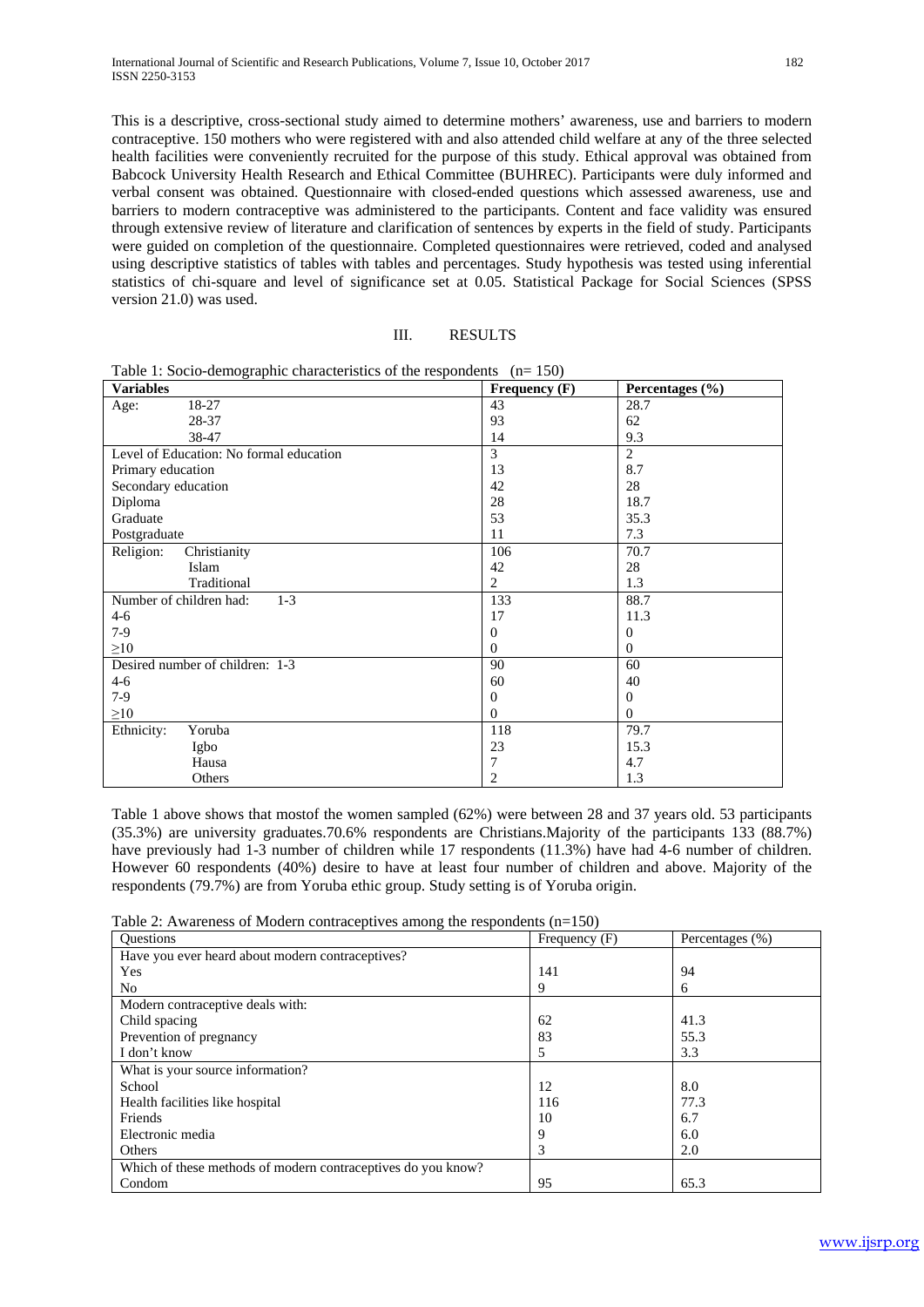| Injectable                             | 84  | 56.0 |
|----------------------------------------|-----|------|
| Oral pills                             | 71  | 47.3 |
| <b>IUCD</b>                            | 44  | 29.3 |
| Surgical                               | 21  | 14   |
| Others                                 | n   | 4    |
| Where to assess modern contraceptives? |     |      |
| Home                                   |     | 2.7  |
| Health facility                        | 136 | 90.6 |
| Patent medicine store                  | 10  | 6.7  |

Table 2 above reveals theparticipants awareness of modern contraceptive.Majority of the participants 141 (94%) have heard about modern contraceptives. 83 respondents (55.3%) are of the opinion that modern contraceptive deals with pregnancy prevention while 62 respondents (41.3%) said that it deals with spacing of their children. 116 respondents (77.3%) got their information from various health facilities. Most of the respondents 95 (65.3%), 84(56%) and 71(47.3%) respectively affirmed that they know condoms, injectable and oral pills as the methods of modern contraceptives. Also 136 respondents affirmed that modern contraceptives are assessable at the health facilities.

| Table 3: Use of Modern Contraceptives methods among the participants $(n=150)$ |  |  |
|--------------------------------------------------------------------------------|--|--|
|--------------------------------------------------------------------------------|--|--|

| <b>Ouestions</b>                                          | Frequency | Percentage |
|-----------------------------------------------------------|-----------|------------|
| Have you ever used any method of modern contraceptive?Yes | 77        | 52         |
| No                                                        | 73        | 48         |
| Are you currently using any contraceptive?Yes             | 62        | 41.3       |
| No                                                        | 88        | 58.7       |
| If No, why?Desire for more children                       | 42        | 47.7       |
| None Availability                                         | 5         | 5.8        |
| Spouse Refusal                                            | 15        | 17.0       |
| Religion                                                  | 3         | 3.4        |
| Others                                                    | 23        | 26.1       |
| If you are currently using any contraceptive, which one?  |           |            |
| Condom                                                    | 26        | 41.9       |
| Injectable                                                | 14        | 22.6       |
| Tablets                                                   | 9         | 14.5       |
| Intra-Uterine Contraceptive Device (IUCD)                 | 10        | 16.1       |
| Surgical                                                  | 1         | 1.6        |
| Implant                                                   | 2         | 3.2        |
| Why do you prefer the chosen method of contraceptive?     |           |            |
| It is effective                                           | 31        | 50.0       |
| It is safe                                                | 8         | 12.9       |
| It is easy to use                                         | 20        | 32.3       |
| It has little or no side effects                          | 3         | 4.8        |
| Yes<br>Is your spouse aware?                              | 53        | 85.5       |
| No                                                        | 9         | 14.5       |
| Yes<br>If your spouse knows, did he support it?           | 50        | 94.3       |
| N <sub>0</sub>                                            | 3         | 5.7        |

Table 3 above shows participant responses on the use of modern contraceptive.77 respondents (52%) affirmed that they have previously used a method of modern contraceptive. However, only 62 respondents (41.3%) said that they are currently using it while 88 respondents (58.7%) said they are not currently using any method of modern contraceptive because they desire for children (47.7%). Method of modern contraceptive utilized by participants included condoms (41.9%), injectable (22.6%), IUCD (16.1%), tablets (14.5%), implants (3.2%) and Surgery (1.6%). Many of the respondents prefer their chosen method of contraceptive because it is effective (50%) and easy to use (32.3%). Majority of the respondents currently on modern contraceptives said that their husband is aware they are using contraceptive (85.5%) and also supports it (94.3%).

Table 4: Participant's responses on barriers to use of Modern Contraceptives (n=150)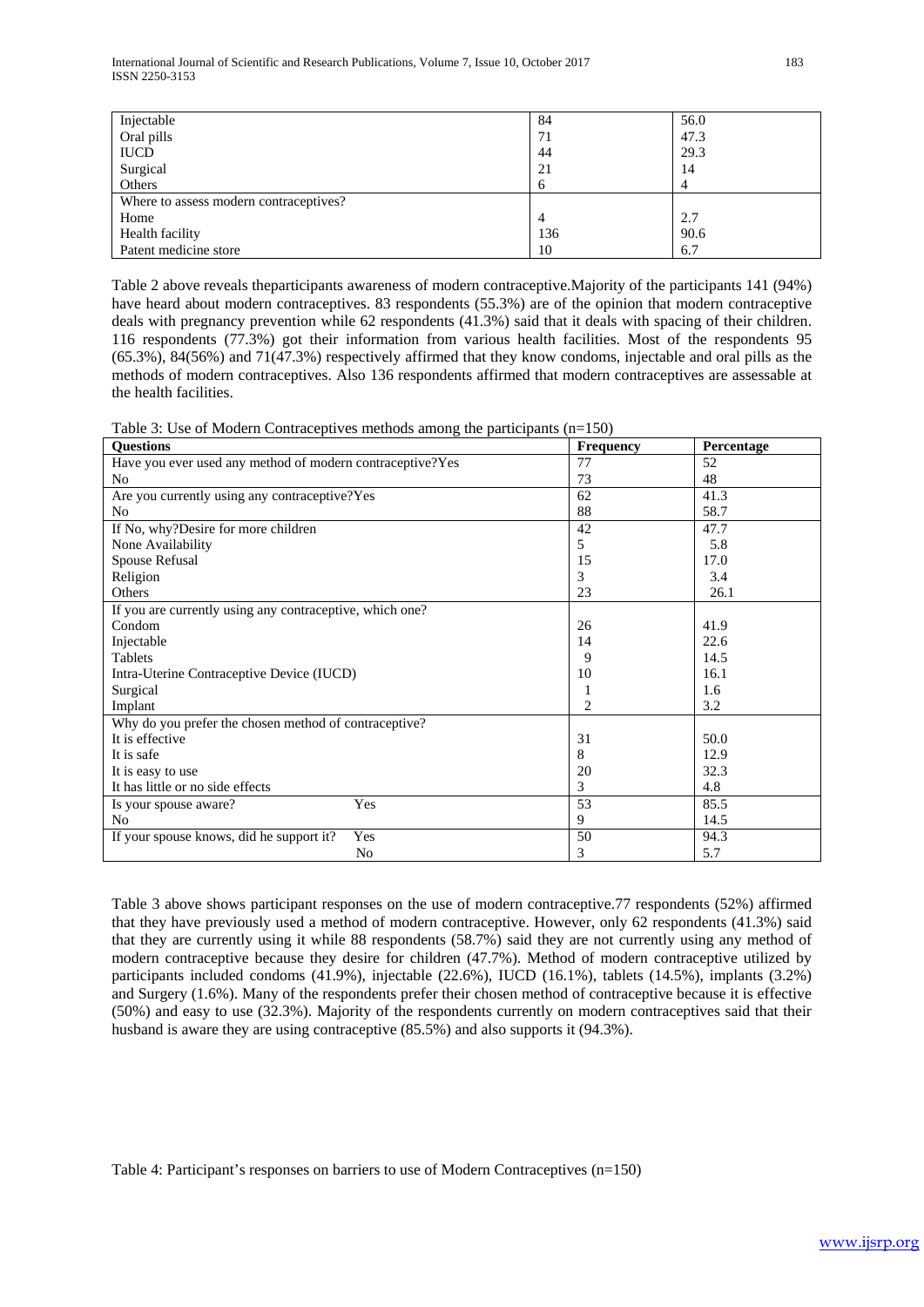| Barriers to the use of contraceptives                  | SA(%)    | A(%)     | $U($ %)  | $\mathbf{D}(\mathcal{V}_0)$ | SD(%)    |
|--------------------------------------------------------|----------|----------|----------|-----------------------------|----------|
| Lack of communication between couples about sex        | 36(24)   | 36(24)   | 17(11.3) | 29(19.3)                    | 32(21.3) |
| My religion does not accept family planning            | 7(4.7)   | 17(11.3) | 4(2.7)   | 56(37.3)                    | 66(44)   |
| Negative attitudes of contraceptives provider          | 11(7.3)  | 14(9.4)  | 18(12)   | 59(39.3)                    | 48(32)   |
| My culture does not accept family planning             | 7(4.7)   | 19(12.7) | 8(5.3)   | 50(33)                      | 66(44)   |
| Women who use contraceptives are promiscuous           | 9(6)     | 18(12)   | 18(12)   | 40(26.7)                    | 65(43.3) |
| It is prestigious to have a large family               | 9(6)     | 25(16.7) | 17(11.3) | 57(38)                      | 42(28)   |
| Fear of side effects of contraceptives                 | 35(23.3) | 41(27.3) | 12(8)    | 37(24.7)                    | 25(16.7) |
| Contraceptives is not easily accessible in my locality | 12(8)    | 14(8.3)  | 9(6)     | 59(39.3)                    | 56(37.3) |
| My husband does not want me to use family              | 27(18)   | 29(19.3) | 5(3.3)   | 35(23.3)                    | 54(36)   |
| planning                                               |          |          |          |                             |          |

Table 4 above reveals barrier to use of modern contraceptive among the participants. 36 respondents (24%) strongly agreed that lack of communication between couples about sex is a barrier to use of modern contraceptive use. 44%respondents strongly disagreed that their religion imposed any barrier to the use of contraceptive. 59 (39.3%) respondents disagreed on negative attitudes of contraceptive providers as a barrier to its use. Also, 44% of the respondents strongly disagreed on the statement that their culture does not accept family planning. 65 respondents (43.3%) also strongly disagreed that using a contraceptive makes a woman promiscuous. 57 respondents (38%) disagreed on having a large family as a barrier to contraceptive use. 41 respondents (27.3%) agreed that fear of side effect of contraceptive is a barrier to its use. 59 respondents (39.3%) disagreed on accessibility of contraceptive within their locality as a barrier. Additionally, 54 respondents (36%) strongly disagreed on the statement that their husband does not want them to use family planning methods as a barrier to the use of modern contraceptive.

Table 5: Chi-square analysis between awareness of modern contraceptive (ever heard of) and current use of modern contraceptive

| <b>Awareness of Modern</b> | <b>Current use of Contraceptive</b> |                | <b>Total</b> | Chi-square | <b>p</b> value |
|----------------------------|-------------------------------------|----------------|--------------|------------|----------------|
| contraceptive              | Yes                                 | N <sub>0</sub> |              | ئن         |                |
| Yes                        | 62                                  | 70             | 141          | 6.746      | 0.0094         |
| No                         |                                     |                |              | $Df=1$     |                |
| Total                      | 62                                  | 88             | 150          |            |                |

Table 5 above revealed the result of a chi-square test measuring women's awareness of modern contraceptive (ever heard of) and the current use of modern contraceptive. Since the calculated p-value is less than the table value at degree of freedom of 1 ( $p < 0.05$ ), therefore, a statistically significant difference exist between awareness of modern contraceptive and its current use. This implies that women's use of modern contraceptive is influenced by their level of awareness.

## IV. DISCUSSION

150 mothers who were registered with and also attended child welfare clinic in the three selected health facilities participated in this study. Results obtained from this study suggest that the awareness of modern contraceptive among participants is high. Perhaps this could be due to provision of information on family planning and contraceptive usually made available to participants by their care providers during the child welfare clinic as majority of the participants (77.3%) got the information regardingmodern contraceptive at various health facilities utilized. Participants viewed modern contraceptive as useful in child spacing (41.3%) and prevention of pregnancy (55.3%). Male condoms, injectable and oral pills among others were major methods identified.This finding is similar to the observation made by another study. <sup>2</sup>

However, participant's use of modern contraceptive is low. Although more than half of the respondents (52%) affirmed using a method of contraceptive in the past, only 41.3% respondents agreed that they are currently using it. The desire for more children was a major reason for their non-use of contraceptive.Male condom (41.9%) was identified as the method mostly utilized by the participants because it is effective to them as well as easy to use. Male condoms are always available, accessible and cheap in most retail shops within inner-cities and its cultural acceptability towards HIV prevention which reportedly increased over the years could account for its awareness and use.<sup>2</sup>In addition, most of the respondents currently using a method of modern contraceptive claimed their husbands are aware that they are on contraceptives (85.5%) and also gave his support(94.3%). Perceived support from husbands on choice of contraceptivesis associated with high usage of modern contraceptives.  $^{11-12}$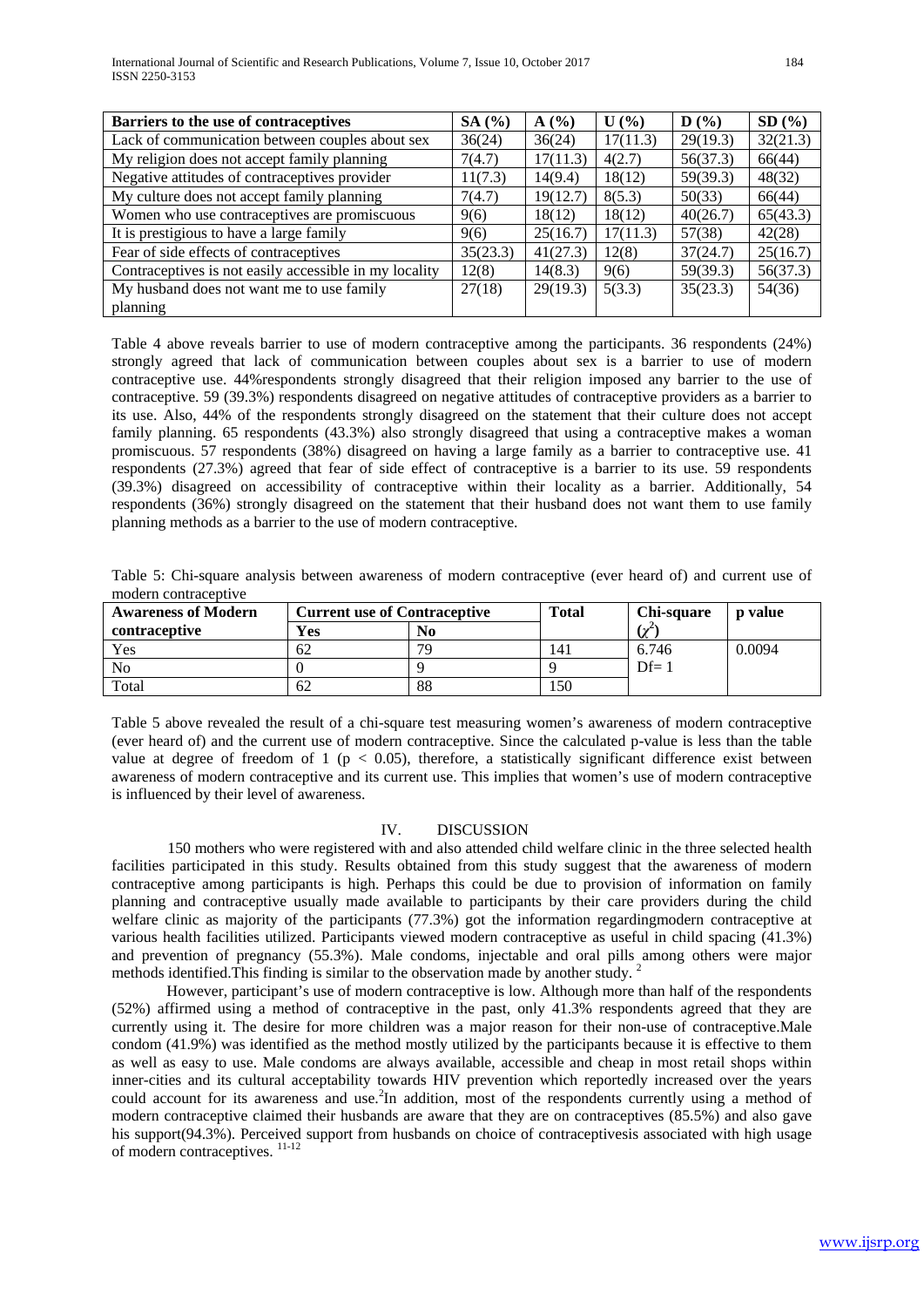Some of the barriers to contraceptive use asidentified from this study included lack of communication between couples about sex and fear of side effect of modern contraceptives with the latter also reported by other studies<sup>2, 10</sup> as a major hindrance to the use of modern contraceptives. There is need to educate women on these common side effects in order to improve adherence and use. However, it is interesting to note that many participants sampled in this study strongly disagreed on factors such as religion,cultural background and believe that contraceptive use makes a woman to be promiscuous as well as having a large family as prestigious, lack of husbands support, accessibility of contraceptives within their locality and negative attitudes of contraceptive providers as barriers to use of modern contraceptive. This could be related to participants' level of education as many of them have been schooled up to diploma, graduate and post-graduate levels. In addition, inner-city women are observed to lay little or no emphasis on traditional and cultural values due to westernization.<sup>2</sup>

There are implications of these findings to nursing practice. This study has revealed that participants are aware of modern contraceptives. However its use is still low due to lack of communication among couples as regards to their sexual life and fear of side effects of modern contraceptives. Hence it is necessary for nurses to emphasize on the importance of open and effective communication among couples especially as it relates to sex and contraceptive use. This will elicit more husband support and also increase contraceptive use among women. Furthermore, nurses should endeavor to explicitly discuss the indications for use and side effects of these contraceptives with the women during the education and counselling sessions of the child welfare clinic and offer guidanceon every woman's choice of contraceptives.

#### V. CONCLUSION

This study assessed the awareness of modern contraceptives, its use and barriers among women. Study findings shows that many of the participants are aware of modern contraceptive; however its usage is poor. Some factors which were identified as barriers to contraceptive use among the participants arelack of communication among couples about sex and fear of side effects of modern contraceptives. Women should be encouraged to communicate effectively with their husbands. This will enhance support given by husbands and also enable them to successfully plan and control the birth of their children. Furthermore, women should be properly guided on their choice of contraceptive method in consideration to indications for use and side effects of chosen method of contraceptive. This will minimize adverse effect and thereby improve adherence to the use of chosen methods.

#### VI. RECOMMENDATIONS

Study has revealed that although the awareness of modern contraceptives among participants is high, however it did not translate into high usage. Based on these findings, it is therefore recommended that Healthcare providers should utilize every opportunity encountered with mothers during child welfare clinic to communicate the benefit of modern contraceptive to them.The use of mass media services especially electronic and print should still be employed in increasing awareness on the benefits of modern contraceptive.Additionally, there is need for community outreach in order to educate men on contraceptives and its benefits.Also making contraceptive services more available in the locality where people lives may also improve its access.Education of the girl child and continued empowerment of the women should be intensified in order to improve their acceptance and usage of contraceptive methods.Furthermore, religious organizations and traditional institutions should be encouraged to promote the use of contraceptive method in the community. Government should formulate policies that limit the number of children each family should have in order to improve the use of contraceptives.In the future, there is need for qualitative studies to be carried out on the experiences of women using modern contraceptives. Such studies may help to reduce women's fear of side effects of modern contraceptive. Also further studies should examinethe role which husband's support could play on women's utilization of modern contraceptive as this may increase its use.

## ACKNOWLEDGMENT

To all the women who participated in the course of this study, we say many thanks to you for your time.

#### REFERENCES

- [1.] O.L.Akintade, M.S. Pengpid, K.Peltzer, Awareness and use of and barriers to family planning services among female university students in Lesotho. South African Journal of Obstetrics and Gynaecology. 2011; 17(3): 72-78.
- [2.] [E.O.Asekun-Olarinmoye,](https://www.ncbi.nlm.nih.gov/pubmed/?term=Asekun-Olarinmoye%20E%5BAuthor%5D&cauthor=true&cauthor_uid=24143124)[W.O.Adebimpe,](https://www.ncbi.nlm.nih.gov/pubmed/?term=Adebimpe%20W%5BAuthor%5D&cauthor=true&cauthor_uid=24143124)[J.O.Bamidele,](https://www.ncbi.nlm.nih.gov/pubmed/?term=Bamidele%20J%5BAuthor%5D&cauthor=true&cauthor_uid=24143124) [O.O.Odu,](https://www.ncbi.nlm.nih.gov/pubmed/?term=Odu%20O%5BAuthor%5D&cauthor=true&cauthor_uid=24143124) [I.O.Asekun-Olarinmoye,](https://www.ncbi.nlm.nih.gov/pubmed/?term=Asekun-Olarinmoye%20I%5BAuthor%5D&cauthor=true&cauthor_uid=24143124) [E.O.Ojofeitimi,](https://www.ncbi.nlm.nih.gov/pubmed/?term=Ojofeitimi%20E%5BAuthor%5D&cauthor=true&cauthor_uid=24143124) Barriers to use of modern contraceptives among women in an inner city area of Osogbo metropolis, Osun state, Nigeria. [International Journal of](https://www.ncbi.nlm.nih.gov/pmc/articles/PMC3797631/)  [Women's Health,](https://www.ncbi.nlm.nih.gov/pmc/articles/PMC3797631/) 2013; 5: 647–655.
- [3.] World Health Organization: Making Pregnancy Safer: Annual Report 2007,in World Health Organization, Geneva, 2008.
- [4.] L.B[. Haddad](https://www.ncbi.nlm.nih.gov/pubmed/?term=Haddad%20LB%5BAuthor%5D&cauthor=true&cauthor_uid=19609407)[,N.M. Nour,](https://www.ncbi.nlm.nih.gov/pubmed/?term=Nour%20NM%5BAuthor%5D&cauthor=true&cauthor_uid=19609407) Unsafe Abortion: Unnecessary Maternal Mortality[. Reviews in Obstetrics and Gynecolo](https://www.ncbi.nlm.nih.gov/pmc/articles/PMC2709326/)gy, 2009; 2(2): 122–126.
- [5.] World Health Organization: Update on family planning in sub-Saharan Africa, in Repositioning Family Planning. Guideline for Advocacy Action, 2010. Retrieved from http://www. who.int/reproductivehealth/topics/family\_planning/fp\_advocacytool\_kit.pdf